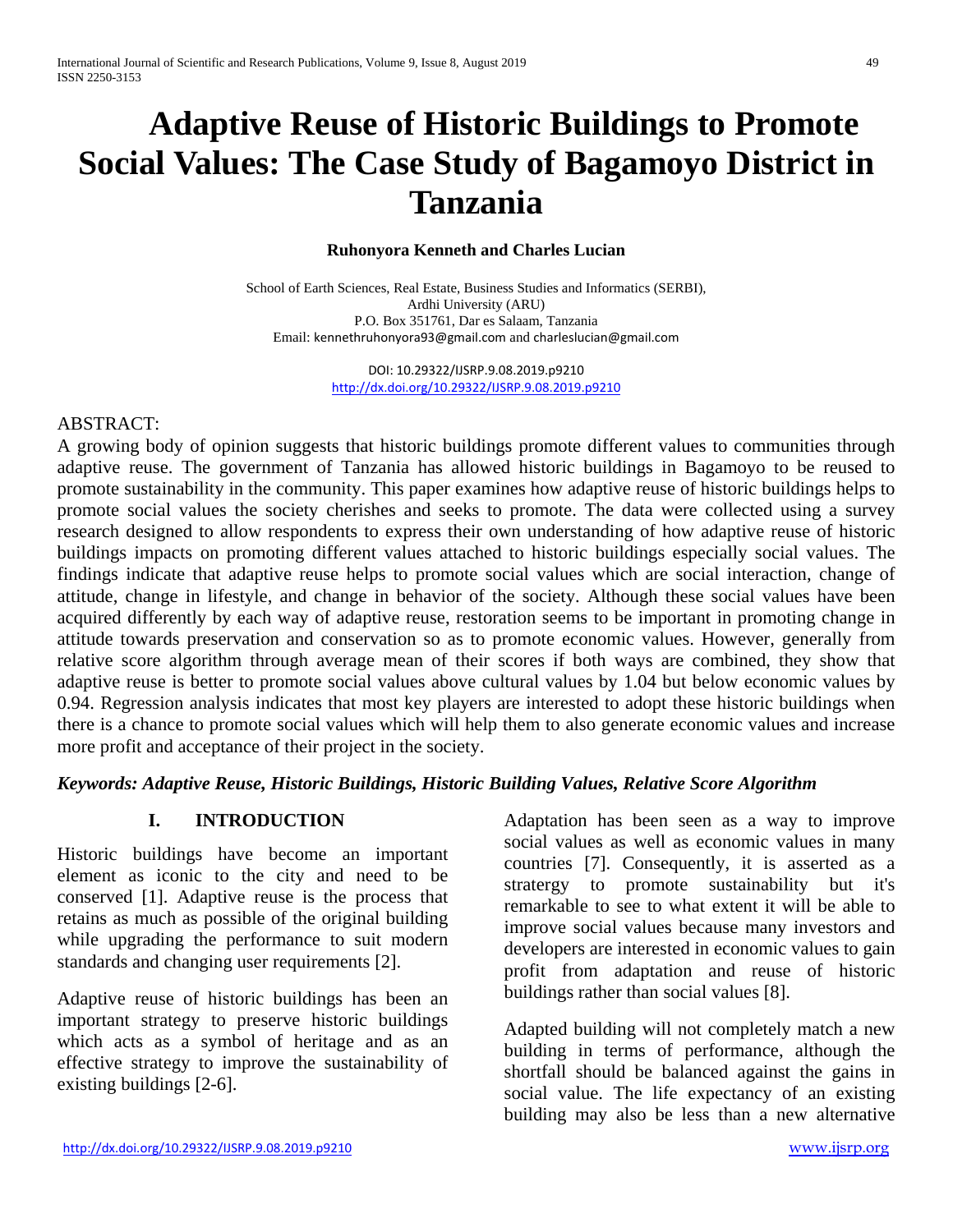despite any improvements that adaptation may inject [9]. Old buildings also express the continuity of human society as they are symbolic of their permanence, and as expressive of the deep roots of society as a late Graeme Shankland, an architect and planner, once said that "a city without old buildings is like a man without a memory [10].

Social values have become difficult to capture because a myriad of investors prefer more economic values in case of location, site, special character and neighborhood factors which mostly influence economic benefit and avoid diminished of potential market due to intense competitive pressure from other investors [8, 11].

For example in developed countries, in the case of Ontario, Canada, older buildings are important aesthetic, cultural and economic resources but in many jurisdictions hundreds of historic buildings have been demolished because developers and bankers argued that the cost of adapting them for new uses is too high but this is the only way for investors to make a reasonable profit from the use of the land [11]. In Tanzania adaptive reuse of historical building is argued to improve preservation in an effort to prevent undue deterioration of heritage features. Many historical buildings in Bagamoyo have experienced rapid deterioration of building materials caused by lack of maintenance, climatic condition, ageing of materials, use of incorrect or faulty materials for repair, poor workmanship and inherent structural design defects [12]. Barriers and challenges of adaptive reuse have allowed a good number of historic buildings in Bagamoyo to fall into a state of disrepair and dereliction [13]**.** However, the adaptive reuse of a few old buildings in the same area like Old Post Office has proved to be an important component in the revitalization of the neighborhood. Though modifications have been done, but the dynamic heritage features through which the buildings have passed can still be observed [14]**.** Although social values are essential parts to the community, most key players tend to ignore social values when preserving the dynamic heritage features of historic buildings.

# **II. LITERATURE REVIEW**

Adaptive reuse is a conversion of a building to undertake modified change (Douglas, 2006). Adaptive reuse is like giving the buildings the second life when they may be previously underutilized [15. 16]. Changing building from underutilization to different purpose has become necessary to preserve heritage buildings [15]. When done well, adaptive reuse can restore and maintain the heritage preservation and restoration of historic buildings which actually increase their historic and cultural values [9]. However, many investors decide to demolish heritage building rather than preserve them based on their economic values with little regard for other values, sustainability and their historical importance to the community [17]. Adaptive reuse and the conservation of heritage buildings play a critical role for obtaining significant economic, cultural and social benefits to the communities [11, 18 - 21]. Adaptive reuse doesn't just concern about economic values, but it also provides social and environmental to the community [15]. Therefore having a large number of vacant or derelict buildings has negative impact to the society and provides an environment for crime and other antisocial behaviors [17].

Although it's problematic to determine the values [22] of adaptive reuse of historic buildings numerous investors and developers still make their decision about adaptive reuse with consideration of higher profitability and high rate of return on their capital investment asset while important issues associated with the environment and social values are given less priority. In particular the adaptive reuse has been identified as a process that can significantly improve the financial, environmental and social performance of existing building assets [15]. The process of adaptive reuse can be used as a strategy to change the need of owners and occupiers and the community in general [4, 9].

Sustainable development through adaptive reuse raises the importance of building stock as economic, social and cultural capital that should not be wasted [15, 23]. However adaptive reuse is often perceived by some as expensive and sometimes requiring substantial and costly refurbishment [15, 24]. Regardless of the cost adaptive reuse of the building has a major role to play in sustainable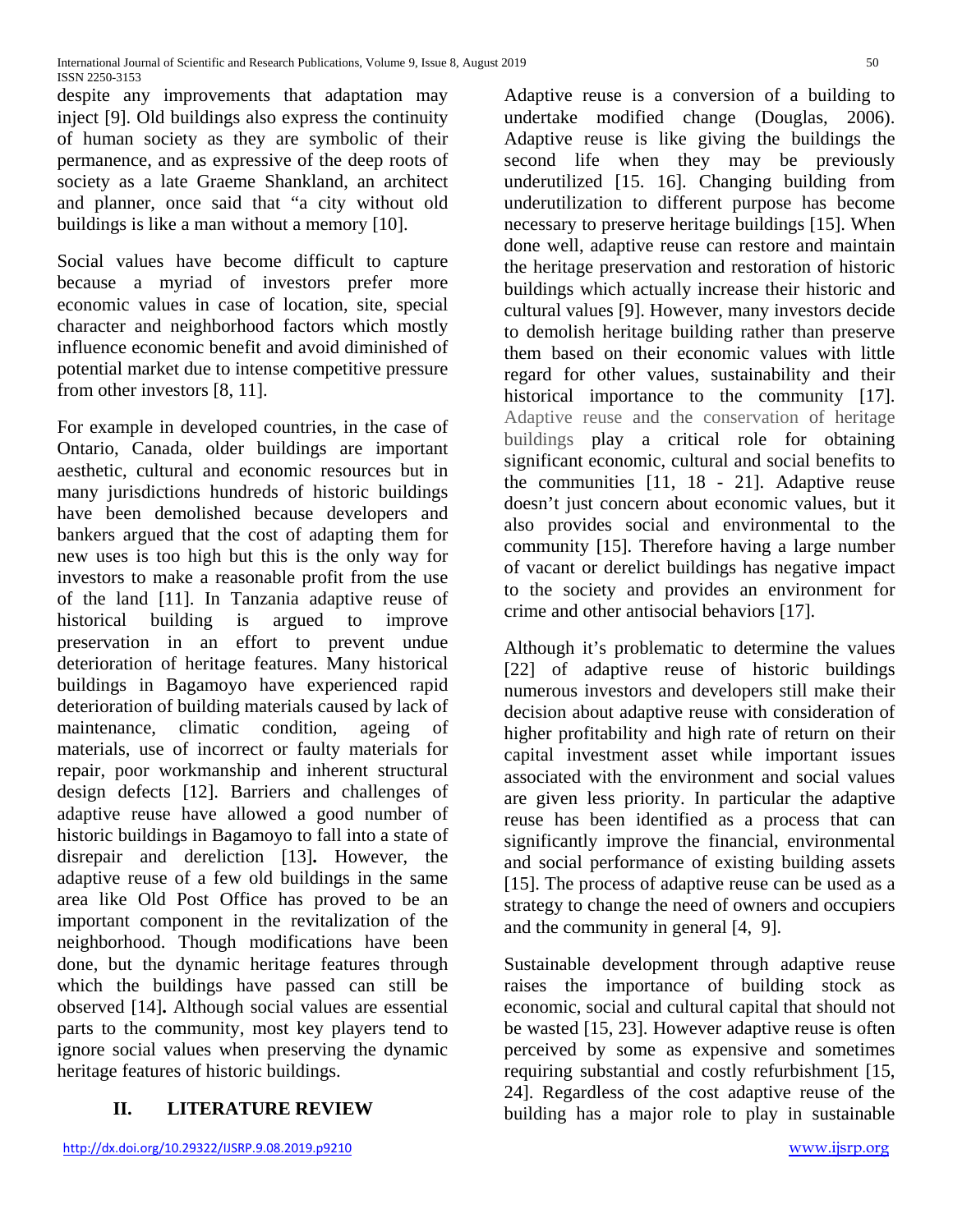development of community both socially, economically and environmentally [25]. [8, 18, 21] adopt the views that few of the out-dated features of historic buildings will ever match current sustainability standards which means building owners see no socio-cultural, physical and economic value benefits of embracing adaptive reuse of historic building and this leads to diminished potential market of the adaptive reuse of old buildings.

In the case of developed countries [26] confirms that Australia heritage buildings form an integral part of Australia social capital. Within Australia conserving heritage buildings provides significant economic, cultural and social benefit [9]. Heritage buildings provide a valuable glimpse of the past and therefore should be conserved for future generations [25]. The strategy that promotes environmental, social, cultural and economic sustainability of buildings of historical significance to be adapted and reused rather than demoliting them has become a very relevant topic in developed countries [3; 17].

Adaptive reuse when applied to heritage buildings not only retains the building, but conserves the efforts, skill and dedication of the original builders [6, 17]. The outcomes of adaptive reuse should include improvement in the material and resource efficiency (environmental sustainability), cost reductions (economic sustainability) and retention (social sustainability) [27]. Adaptive reuse also needs to conserve the heritage value of prestigious, monumental or historical significant values of buildings [23]. The practical outcome of adaptive reuse and the conceptual values of conservation support the reuse of heritage buildings as a sustainability strategy [28, 22 and 29].

Adaptive reuse not only involves the preservation and restoration but also conservation [30] that aims to safeguard the quality of values of the resources [31]. Conservation and preservation share a concern about adaptive reuse. While conservation is associated with the protection of material, historical and design integrity of historic buildings through carefully planned interventions, preservation refers to the set of activities aimed to prolong the usable life of historic properties with little changes to the

original state [32, 33]. The preservation often talks about "value" of historic properties: the social values, the cultural values, aesthetic values, urban context value, architectural value, historic value, and the value of a sense of place. But one of the strongest arguments for preservation ought to be that; a historic building has multiple layers of values to its community [34]. The desire to preserve must ultimately be a rational economic and commercial choice and not just a consequency of legal and land use planning controls [31]. Historic buildings are part of the real estate market (economically) and as such they need to be left alone to adjust their prices to profitability in a free market economy; such argument ignores the social needs of the community and positive externalities from historic preservation [35].

Even in fast developing countries like Malaysia, many historic buildings have not been well conserved, thus most of them are in poor condition [36]. Likewise in developing countries like Tanzania most historic buildings are in poor condition and others are beyond repairs [12, 30]. To address the problem adaptive reuse is seen as an important strategy to reduce demolition waste and extend the useful life of the building, encourage reuse of the embodied energy and also provide significant environmental, social and economic benefit to the community[37]. The study by [38] indicates that indeed adaptive reuse is slow in developing countries but can offer economic, social and cultural benefits to their environment and is one approach to sustainability.

It is the fact that adaptation is affected by owners' more interests in economic values more than social values [39]. The owners of historic buildings, mostly demand for economically viable adaptation to gain more return on investment for adaptive reuse of historic buildings [40, 41]. The owners and developers need to change their mind when making decisions because adaptive reuse can be used as a strategy to achieve both economic values and social values to the community, even though the process can be costly expensive for developers and owners due to heritage and conservation requirements [4, 9 and 22].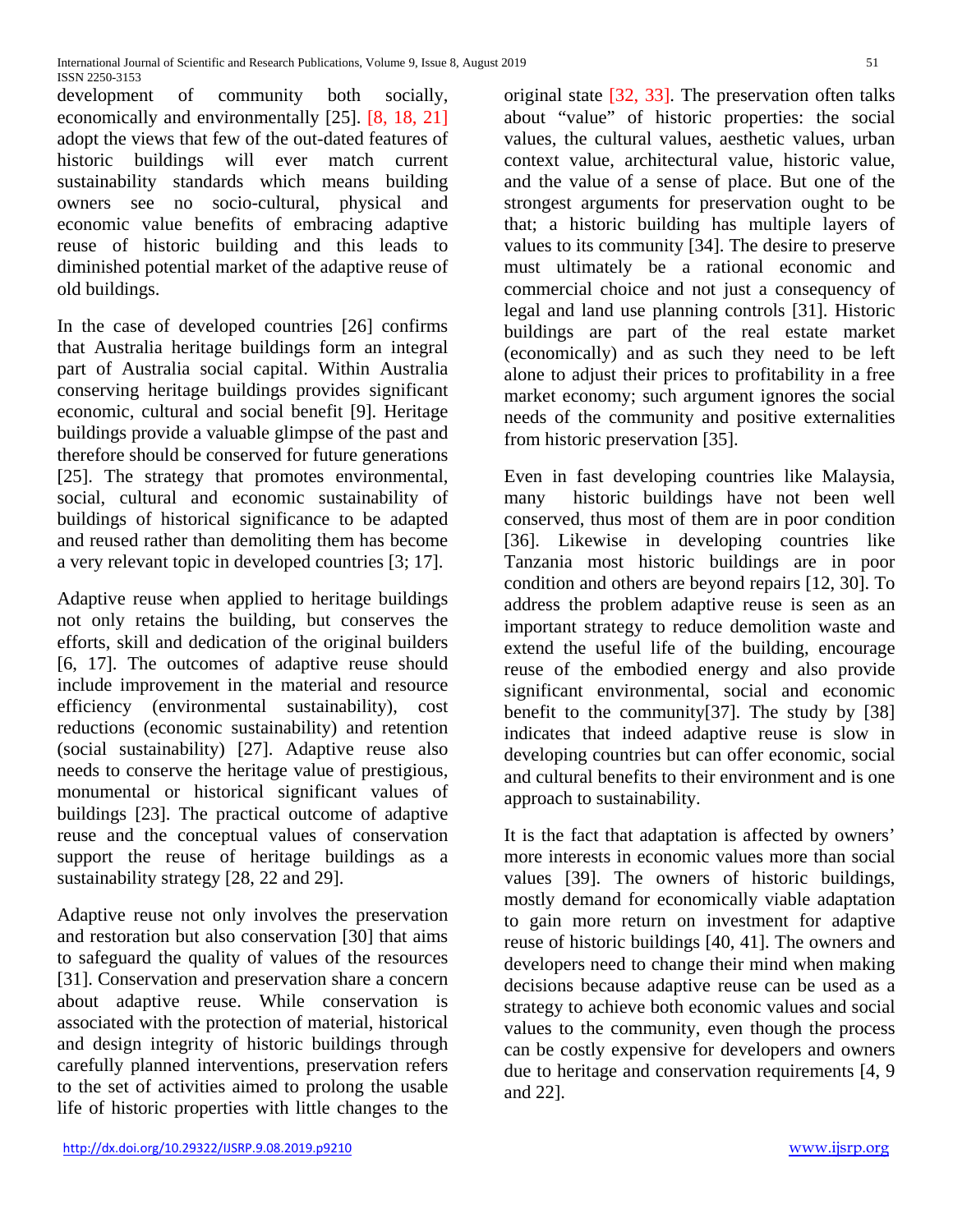Adaptive reuse helps to conserve the architectural, social, cultural and historic values [2]. Historic buildings have an important role to play in stimulating economic growth supporting local communities and accounting for social values [42]. The sense of the past and promotion of the harmony of individual and social life in the areas concerned are realized by conservation [43]. Adaptation of historic value will help to improve both cultural and economic values associated with cultural heritage [44].

# **III. RESEARCH METHODOLOGY**

The data presented in this paper were collected using a survey research designed to allow respondents to express their own understanding of the impact of adaptive reuse of historic buildings on promoting different values attached to historic buildings especially social values. The questions were open ended revolving around the process of adaptive reuse to promote values of historic buildings i.e. social values, cultural values and economic values. Thereafter the responses were classified on a five level "categorical" scale based on interpretative approach. Indeed the values were categorized to be on a "Likert" scale, in such a way that the values attached to them were so different to reflect a continuum of the same phenomenon. Table 1 explains the codification of survey responses from individual.

| $S/N0$ . | <b>Interpretative Code</b> | <b>Responses</b>                                                                 |                                                                                                                                                         |                                                                   |  |  |  |  |  |  |
|----------|----------------------------|----------------------------------------------------------------------------------|---------------------------------------------------------------------------------------------------------------------------------------------------------|-------------------------------------------------------------------|--|--|--|--|--|--|
|          |                            | <b>Social Values</b>                                                             | <b>Economic Values</b>                                                                                                                                  | <b>Cultural Values</b>                                            |  |  |  |  |  |  |
| -1.      | Very Bad                   | Social interaction,<br>attitudes, behaviours,<br>technical knowledge<br>(skills) | Use: space value,<br>aesthetic value.<br>environmental value,<br>tourism, architectural<br>value<br><b>Non use: Historic</b><br>legacy, uniquness value | Cultural beliefs, stories,<br>customs,<br>intergeneration values  |  |  |  |  |  |  |
| 2.       | <b>Bad</b>                 | Social interaction,<br>attitudes, behaviours,<br>technical skills                | Space value, aesthetic<br>value, architectural<br>value, environmental<br>value                                                                         | Cultural beliefs, stories,<br>customs,<br>intergeneration values, |  |  |  |  |  |  |
| 3.       | Normal                     | Social interaction,<br>attitudes, behaviours,<br>technical knowledge             | space value, aesthetic<br>value, architectural value<br>uniqueness value                                                                                | Cultural beliefs, stories,<br>customs,<br>intergeneration values, |  |  |  |  |  |  |
| 4.       | Good                       | Social interaction,<br>attitudes, behaviours,<br>technical skills, actions       | Space value, aesthetic<br>value, environmental<br>value, tourism,<br>architectural value,<br>uniqueness value                                           | Cultural beliefs, stories,<br>customs.<br>intergeneration values, |  |  |  |  |  |  |
| 5.       | Very Good                  | Social interaction,<br>attitudes, behaviours,<br>technical knowledge<br>(skills) | space value, aesthetic<br>value, architectural<br>value, Historic legacy                                                                                | Cultural beliefs, stories,<br>customs,<br>intergeneration values, |  |  |  |  |  |  |

#### **Table 1**: Codification of Survey Responses

## **IV. DATA COLLECTION**

Data collected was mainly primary data collected directly from first hand experience. The data was collected from key players of adaptive reuse which are both investors and developers from both private owned and government owned, and individuals around those historic buildings with purposive

<http://dx.doi.org/10.29322/IJSRP.9.08.2019.p9210> [www.ijsrp.org](http://ijsrp.org/)

sampling technique to select the required responded to ensure objectivity of the study is made [45]**.**

#### **V. DATA ANALYSIS**

Relative score algorithm and Pearson's correlation coefficient was used to evaluate the degree of relationship among variables. Relative score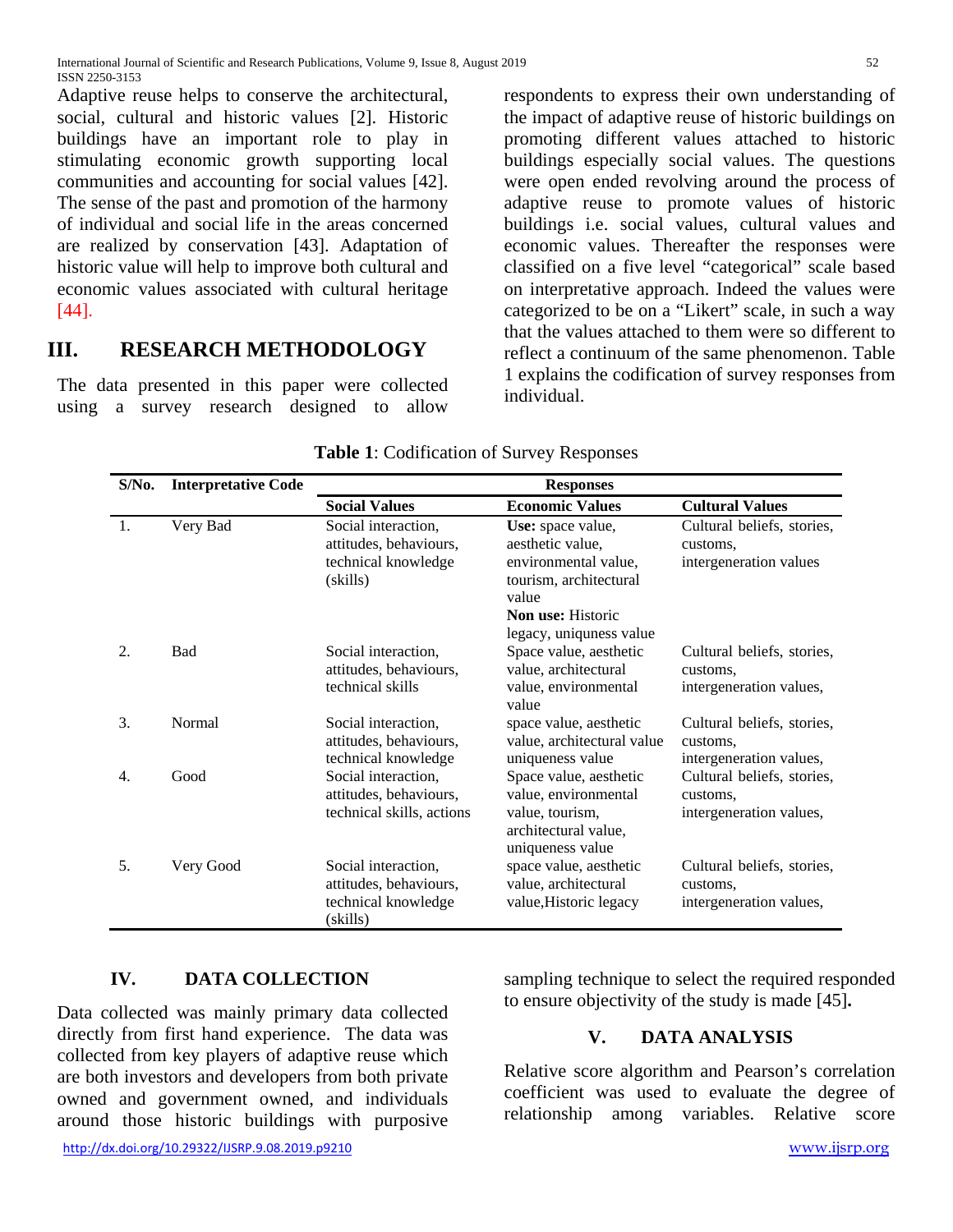algorithm was used to determine which way of adaptive reuse is better than another way where the value with the highest score of 1 was considered the best on that way. Pearson's correlation coefficient was used to analyze the relationship between dependent variable and independent variables whereby  $+1$  means strong relationship and  $-1$  means weak relationship and 0 means there is no relation between adaptive reuse and that factor.

#### **VI. RESEARCH FINDINGS**

Relative score algorithm results encompassing ways of adaptive reuse which has an influence on different values associated with historic buildings are shown in Table 2. The best score is 1 representing the best way of adaptive reuse though generally the average mean of the relative score was calculated to show which values are best performed with the both ways of adaptive reuse. The scores under 1 have been below the relative score, but they also seem good in different ways among the three ways of adaptive reuse.

| <b>Adaptive</b><br><b>Values</b><br><b>Values</b> |          | Mean             | <b>Ranks</b> | <b>Relative</b> | <b>Ranking</b> | <b>Overall</b> | Average          |      |
|---------------------------------------------------|----------|------------------|--------------|-----------------|----------------|----------------|------------------|------|
| reuse                                             |          |                  | <b>Score</b> |                 | score          |                | <b>Rank</b>      | mean |
| Preservation                                      | Cultural | stories          | 2.07         |                 | 0.84           |                |                  | 2.34 |
|                                                   | Values   |                  |              | 5               |                | 3              | $\overline{7}$   |      |
| Preservation                                      | Cultural | symbolic value   | 2.38         |                 | 0.96           |                |                  |      |
|                                                   | Values   |                  |              | $8\,$           |                | 5              | 13               |      |
| Preservation                                      | Cultural | local<br>meaning | 2.57         |                 | 1.04           |                |                  |      |
|                                                   | Values   | value            |              | 13              |                | $\overline{7}$ | 19               |      |
| Conservation                                      | Economic | Uniquiness value | 1.54         |                 | 0.62           |                |                  | 2.59 |
|                                                   | Values   |                  |              | $\,1$           |                | $\mathbf{1}$   | $\mathbf{1}$     |      |
| Restoration                                       | Economic | aesthetic value  | 1.92         |                 | 0.78           |                |                  |      |
|                                                   | Values   |                  |              | 3               |                | $\mathbf{1}$   | $\mathbf{1}$     |      |
| Preservation                                      | Economic | integeneration   | 1.98         |                 | 0.80           |                |                  |      |
|                                                   | Values   | value            |              | 4               |                | $\overline{2}$ | $\overline{4}$   |      |
| Preservation                                      | Economic | architectural    | 2.14         |                 | 0.87           |                |                  |      |
|                                                   | Values   | values           |              | 6               |                | $\overline{4}$ | 10               |      |
| Restoration                                       | Economic | tourism          | 2.38         |                 | 0.96           |                |                  |      |
|                                                   | Values   |                  |              | 7               |                | $\overline{2}$ | $\overline{4}$   |      |
| Conservation                                      | Economic | Recreation       | 2.43         |                 | 0.98           |                |                  |      |
|                                                   | Values   |                  |              | 9               |                | $\overline{2}$ | $\overline{4}$   |      |
| Preservation                                      | Economic | historic legacy  | 2.46         |                 | 1.00           |                |                  |      |
|                                                   | Values   |                  |              | 11              |                | 6              | 16               |      |
| Conservation                                      | Economic | aesthetic value  | 2.48         |                 | 1.00           |                |                  |      |
|                                                   | Values   |                  |              | 12              |                | $\mathfrak{Z}$ | $\boldsymbol{7}$ |      |
| Restoration                                       | Economic | space value      | 2.84         |                 | 1.15           |                |                  |      |
|                                                   | Values   |                  |              | 16              |                | $\overline{4}$ | 10               |      |
| Restoration                                       | Economic | economic value   | 2.87         |                 | 1.16           |                |                  |      |
|                                                   | Values   |                  |              | 17              |                | 5              | 13               |      |
| Preservation                                      | Economic | Environmental    | 3.00         |                 | 1.22           |                |                  |      |
|                                                   | Values   | value            |              | 18              |                | 9              | 20               |      |
| Preservation                                      | Economic | Income level     | 3.08         |                 | 1.25           |                |                  |      |
|                                                   | Values   |                  |              | 19              |                | 10             | 21               |      |
| Conservation                                      | Economic | Environmental    | 3.16         |                 | 1.28           |                |                  |      |
|                                                   | Values   | value            |              | 20              |                | 5              | 13               |      |
| Conservation                                      | Economic | Income level     | 3.23         |                 | 1.31           |                |                  |      |
|                                                   | Values   |                  |              | 21              |                | 6              | 16               |      |
| Restoration                                       | Economic | Environmental    | 3.31         |                 | 1.34           |                |                  |      |
|                                                   | Values   | value            |              | 22              |                | 6              | 16               |      |
| Preservation                                      | social   |                  | 1.84         |                 | 0.74           |                |                  | 2.42 |
|                                                   | Values   | customs          |              | $\overline{2}$  |                | $\mathbf{1}$   | $\mathbf{1}$     |      |
| Restoration                                       | social   |                  | 2.46         |                 | 1.00           |                |                  |      |
|                                                   | Values   | Attitude         |              | 10              |                | 3              | $\tau$           |      |

**Table 2:** Relative score algorithm; ways of adaptive reuse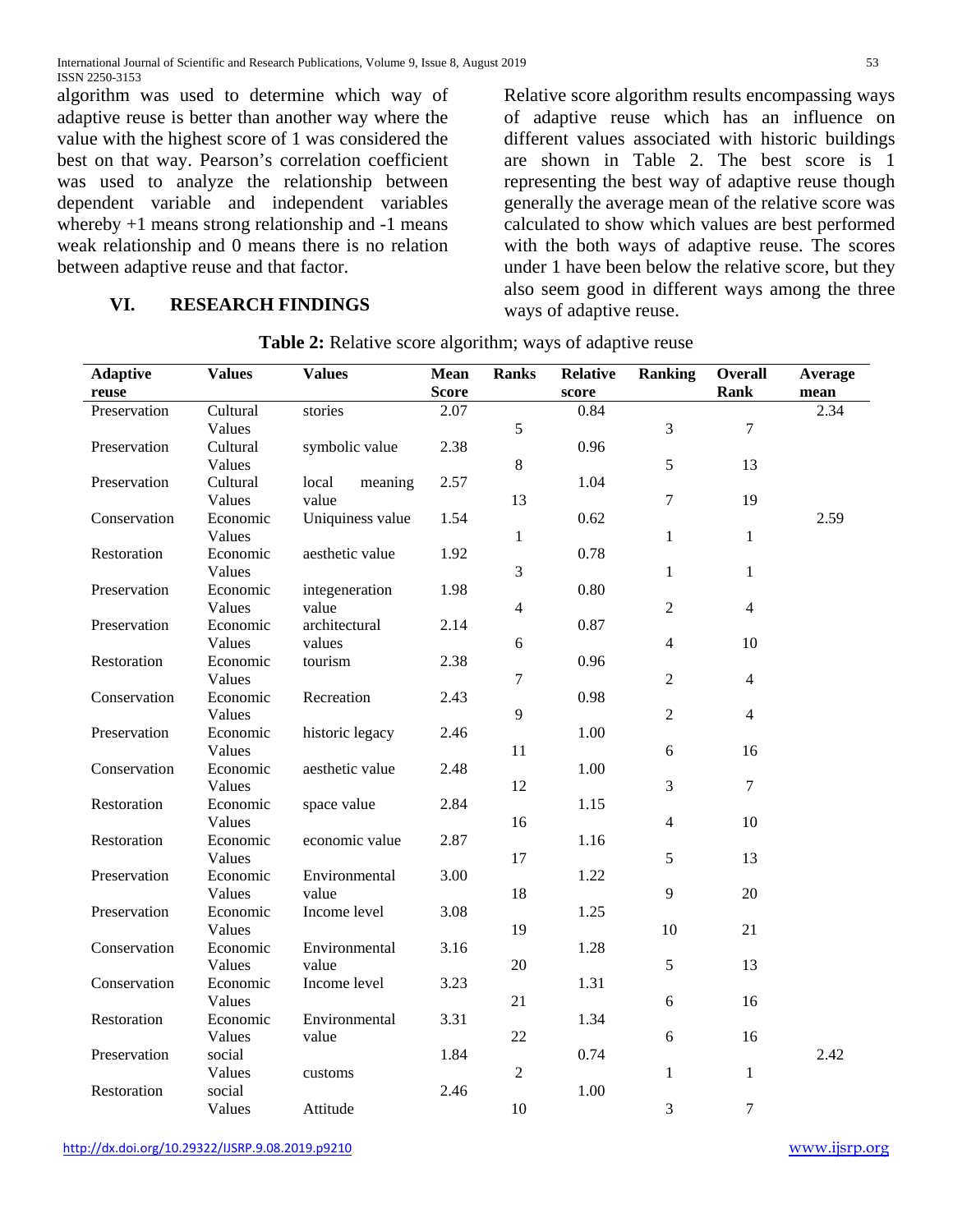| ISSN 2250-3153 |        | International Journal of Scientific and Research Publications, Volume 9, Issue 8, August 2019 |      |    |      |    | 54   |
|----------------|--------|-----------------------------------------------------------------------------------------------|------|----|------|----|------|
| Conservation   | social |                                                                                               | 2.66 |    | 1.08 |    |      |
|                | Values | Action                                                                                        |      | 14 |      | 10 |      |
| Preservation   | social |                                                                                               | 2.75 |    | 1.11 |    | 1.04 |
|                | Values | Attitude                                                                                      |      | 15 |      |    |      |
|                |        |                                                                                               | 2.47 |    |      |    | 0.94 |

Indeed, Table 2 results clearly explain the relationship between the values of historic buildings and ways of adaptive reuse. It seems that restoration is the best way among the other ways to promote one of the social value which is changing the attitude of the individual about the process of adaptive reuse through restoration of historic buildings, and conservation is the best way to promote one of economic value which is aesthetic value of the building to ensure that the building looks nearly as it was during the construction or appears better whereas preservation helps to protect the historic legacy of a building.

But coming to the overall performance of both ways to understand which values the adaptive reuse protects above the other ways, the average mean of relative score was calculated and then the comparison was made for both social values, economic values and cultural values. For social value the average mean of a relative score was 2.42, the average mean of a relative score for economic values was 2.59 and the average mean of a relative score for cultural value became 2.34 which by interpretation, both ways promote social values above cultural value by an average mean of 1.04 but below economic value by 0.94. This indicates that the adaptive reuse ways help to promote social values in the society, though, according to the individual's response it's below economic values and above cultural value.

Correlation was calculated to show the relationship between adaptive reuse and historic building values on how key players (investors and developers) of adaptive reuse are mostly interested in adaptive reuse and understand which values are mostly important to them as shown in Table 3.

**Table 3.** Definition of variables.

| Variable              | <b>Description of variables</b> |  |
|-----------------------|---------------------------------|--|
| <b>Adaptive Reuse</b> | Adaptive reuse                  |  |
| A.V                   | Aesthetic value                 |  |
| Unique                | Uniqueness value                |  |
|                       | Income level                    |  |
| Inco.V                |                                 |  |
| So.I(actions)         | Social interaction              |  |
| Envi.Value            | <b>Environmental Value</b>      |  |
| Recre.va              | Recreation value                |  |
| Eco.V                 | Economic value                  |  |
| Tourism.A             | Tourism attraction value        |  |
| Space.V               | Space value                     |  |
| Attitude              | Attitude                        |  |
| Symbolic              | Symbolic value                  |  |
| <b>Stories</b>        | Stories value                   |  |
| Historic.L            | Historic Legacy value           |  |
| Loc.Meang             | Local meaning                   |  |
| Intege.V              | Intergeneration value           |  |
| Customs               | Customs                         |  |
| ARC                   | Architectural value             |  |

Table 4 shows that the correlation between the values range from  $-1$  to  $+1$  whereby  $-1$  is perfectly negative linear relation and  $+1$  is perfectly positive linear relation and 0 means there is no linear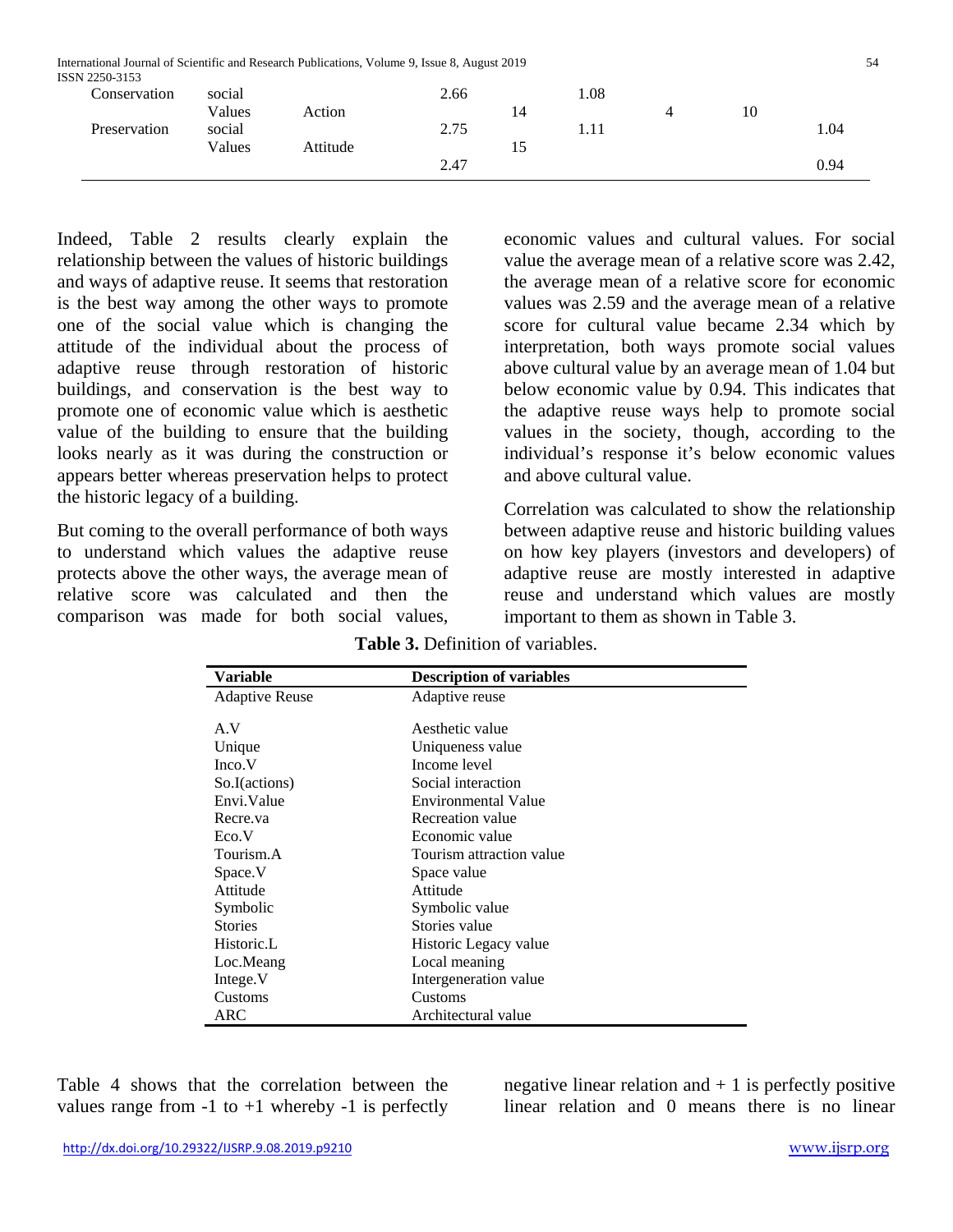relation. However, upon computation most values exhibited both positive and negative linear relationships with adaptive reuse . The Table 4 shows that adaptive reuse has a strong positive relation in promoting economic value by 0.88 and also has a strong positive relation with aesthetic value by 0.63. Social interaction has a strong positive relation to adaptive reuse where most ways of adaptive reuse help in promoting social interactions and highly positive correlation with attitude by 0.85. However, it seems to has a low negative relation with recreation value and tourism

attraction by -0.08 and -0.10 respectively. Other values also have negative correlation which are as follows: symbolic (-0.10), stories (- 0.09) historic legacy (- 0.06) and customs (- 0.02). Key players of adaptive reuse are mostly likely to be involved in adaptive reuse because it's likely to promote social values in the society which is mostly important because as the society accepts the activity and also helps to promote social values, many individuals will be interested to accept the activity and this will increase their profit.

**Table 4:** Relationship between adaptive reuuse of historic buildings and values associated with historic buildings

|               | Adaptive<br>Reuse | A.V     | Unique Inco.V |         | So.I(action<br>s) | Envi. Value | Recre.va | Eco.V   |         |         |         |         |         |         | Tourism.A Space.V Attitude Symbolic Stories Historic.L Loc.Meang Intege.V Customs ARC |         |         |      |
|---------------|-------------------|---------|---------------|---------|-------------------|-------------|----------|---------|---------|---------|---------|---------|---------|---------|---------------------------------------------------------------------------------------|---------|---------|------|
| Adaptive      |                   |         |               |         |                   |             |          |         |         |         |         |         |         |         |                                                                                       |         |         |      |
| Reuse         | 1.00              |         |               |         |                   |             |          |         |         |         |         |         |         |         |                                                                                       |         |         |      |
| A.V           | 0.63              | 1.00    |               |         |                   |             |          |         |         |         |         |         |         |         |                                                                                       |         |         |      |
| Unique        | $-0.22$           | $-0.10$ | 1.00          |         |                   |             |          |         |         |         |         |         |         |         |                                                                                       |         |         |      |
| Inco.V        | 0.17              | $-0.09$ | $-0.10$       | 1.00    |                   |             |          |         |         |         |         |         |         |         |                                                                                       |         |         |      |
| So.I(actions) | 0.65              | $-0.04$ | 0.32          | 0.11    | 1.00              |             |          |         |         |         |         |         |         |         |                                                                                       |         |         |      |
| Envi.Value    | 0.42              | 0.27    | 0.07          | 0.05    | 0.24              | 1.00        |          |         |         |         |         |         |         |         |                                                                                       |         |         |      |
| Recre.va      | $-0.08$           | 0.03    | 0.61          | $-0.12$ | 0.21              | 0.28        | 1.00     |         |         |         |         |         |         |         |                                                                                       |         |         |      |
| Eco.V         | 0.88              | $-0.14$ | $-0.12$       | 0.57    | $-0.06$           | 0.18        | $-0.10$  | 1.00    |         |         |         |         |         |         |                                                                                       |         |         |      |
| Tourism.A     | $-0.10$           | 0.00    | 0.25          | $-0.03$ | 0.45              | 0.09        | 0.06     | $-0.12$ | 1.00    |         |         |         |         |         |                                                                                       |         |         |      |
| Space.V       | 0.27              | $-0.06$ | 0.00          | 0.43    | 0.34              | 0.26        | 0.04     | 0.32    | 0.31    | 1.00    |         |         |         |         |                                                                                       |         |         |      |
| Attitude      | 0.85              | 0.10    | 0.23          | $-0.05$ | 0.88              | 0.20        | 0.24     | $-0.12$ | 0.18    | 0.18    | 1.00    |         |         |         |                                                                                       |         |         |      |
| Symbolic      | $-0.10$           | 0.19    | 0.03          | $-0.12$ | $-0.07$           | 0.09        | 0.16     | $-0.15$ | 0.09    | $-0.10$ | 0.18    | 1.00    |         |         |                                                                                       |         |         |      |
| Stories       | $-0.09$           | $-0.13$ | $-0.08$       | 0.05    | 0.10              | 0.00        | $-0.20$  | $-0.11$ | 0.09    | $-0.11$ | 0.08    | 0.08    | 1.00    |         |                                                                                       |         |         |      |
| Historic.L    | $-0.06$           | $-0.04$ | 0.10          | $-0.06$ | $-0.16$           | $-0.06$     | 0.02     | $-0.14$ | $-0.14$ | $-0.28$ | $-0.08$ | 0.22    | 0.07    | 1.00    |                                                                                       |         |         |      |
| Loc.Meang     | 0.04              | 0.17    | $-0.29$       | $-0.24$ | 0.03              | 0.00        | $-0.11$  | $-0.20$ | 0.08    | $-0.08$ | 0.00    | 0.09    | 0.09    | $-0.11$ | 1.00                                                                                  |         |         |      |
| Intege.V      | 0.80              | 0.17    | $-0.32$       | $-0.16$ | $-0.04$           | 0.02        | $-0.20$  | $-0.05$ | $-0.08$ | $-0.16$ | $-0.08$ | 0.06    | 0.12    | $-0.08$ | 0.47                                                                                  | 1.00    |         |      |
| Customs       | $-0.02$           | 0.14    | $-0.13$       | $-0.09$ | $-0.17$           | 0.05        | $-0.10$  | 0.00    | $-0.14$ | $-0.19$ | 0.05    | 0.24    | $-0.08$ | 0.10    | $-0.02$                                                                               | 0.31    | 1.00    |      |
| ARC           | 0.22              | $-0.08$ | 0.02          | 0.28    | 0.40              | 0.22        | $-0.11$  | 0.29    | 0.37    | 0.68    | 0.07    | $-0.20$ | 0.14    | $-0.33$ | 0.01                                                                                  | $-0.05$ | $-0.12$ | 1.00 |

#### **Significance of adaptive reuse to promote values of historic building**

The study has indicated that adaptive reuse is an effective strategy to influence many values in the society through different ways. Although the process of adaptive reuse influences a myriad of social values, individuals in the society have shown the impact addressed by adaptive reuse as follows (Table 5).

#### *Social interaction*

Most survey respondents (49 percent) showed that complete restoration to adaptive reuse is a very

good way to increase the social interaction in the society because individuals living near the historic buildings interact together through works associated with adaptive reuse. On the other hand only 7 percent of respondents did not agree, and believed that adaptive reuse is the worst strategy. Furthermore, most respondents expressed sincere appreciation to the government that decided in 2010 to restore old market and gave it to individuals to work at that place for their artistic activities; the move that increased the social interaction among the individuals working there and those living around the market.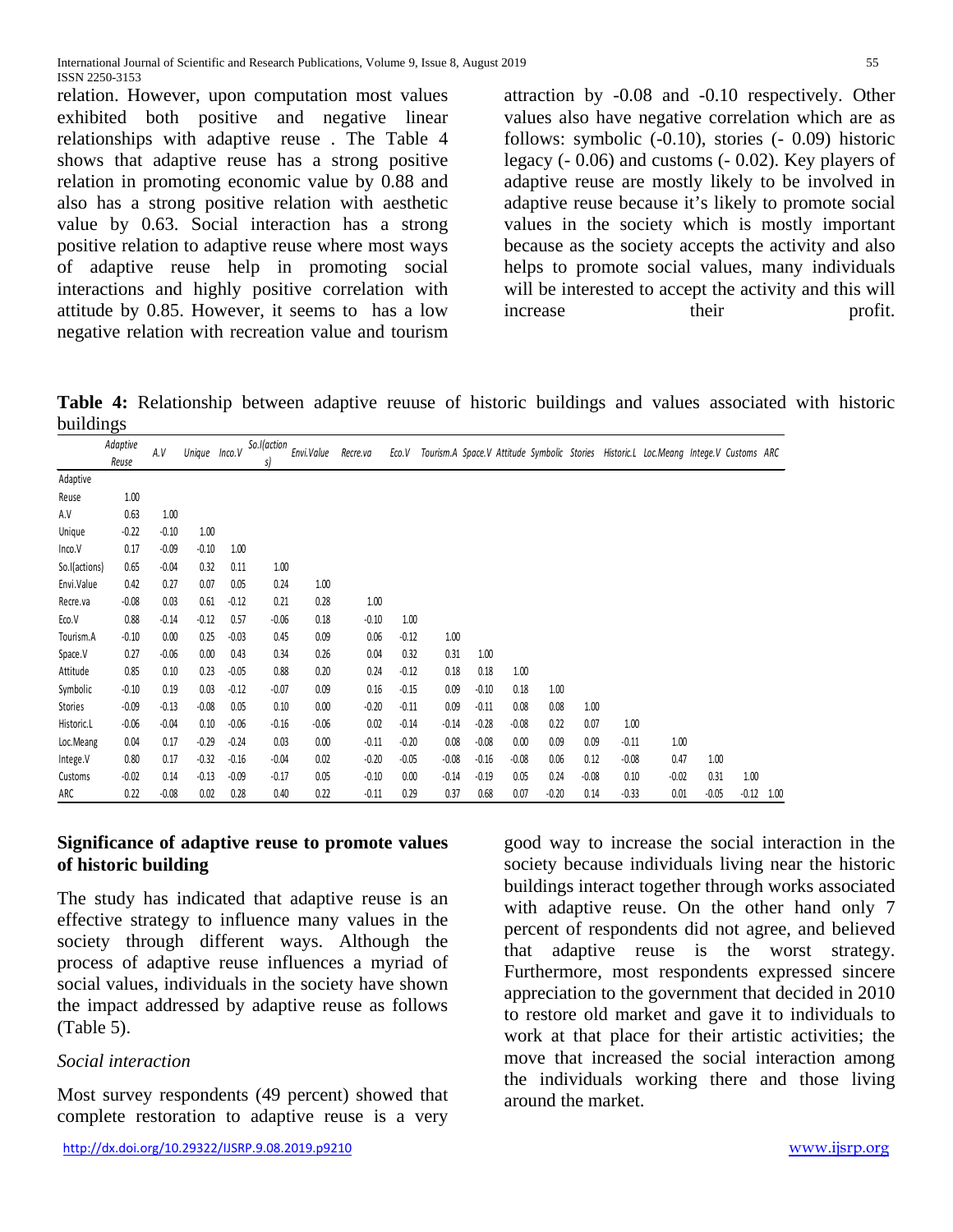#### *Attitude*

Individuals in the society believed that the process of adaptive reuse has changed their attitude over historic buildings, whereby most of the buildings were left without development and ended up in bad condition beyond repair. For example, Old Boma and Old Market were once believed to belong to the government and not for the purpose of the community, but only after the restoration of these buildings the individuals' attitudes changed and believed that these buildings can help the society through many ways by providing employment opportunities like the case in point of old market. This change of views was supported by 51 percent of the respondents who agreed that adaptation is a better method and only 7 percent explained is a bad method to promote social values because a few number of people are involved in the exercise.

#### *Customs*

Majority of people living in the area believed that, though adaptive reuse is not a very good method to change the customs of individual, but believed it is a good method to conserve historic buildings. Only 30 percent of the respondents believed adaptive reuse to be a very good method to promote customs, 56 percent agreed that it is a good method to promote customs and only 5 percent said it is the bad method to promote customs and none said it is a very bad method and this shows that adaptive reuse has an impact on promoting customs in the society though not in a very good way but in a good way anyway.

#### **Economic values**

These comprise both use and non-use values. Nonuse values are the values individuals are willing to pay to obtain them though they might also benefit indirectly rather than directly [46]. These are values which are kept for the future generation where the use of today will not compromise the use of future generation [47]. The respondents had an opportunity to rate the significance of adaptive reuse on both use and non-use economic values as explained bellow:

*Aesthetic values* 

This is part of economic value found in non-use values whereby many respondents in the field agreed that adaptive reuse has an impact on aesthetic value. 39 percent agreed that adaptive reuse is a good method to promote aesthetic value and only 10 percent of the respondents explained it as a bad method.

Respondents confirmed that the level of tourism has been increasing day by day and most of them gave the reason that the historic buildings are adaptively reused through different ways, such as restoration, preservation and conservation. 48 percent of the respondents agreed that the process of adaptive reuse has shown the significance of increase of tourists in the district of Bagamoyo and only 7 percent said it is a bad strategy.

#### *Space value*

Space value is the value given to the buildings after the process of adaptive reuse, whereby, according to respondents buildings which have been given space value for other activities in the case study area are Arabic tea house which is used as offices for the municipally and acts as a department of education in Bagamoyo district, Old Post Office which is now a Millennium Hotel, Old Market used as a market of arts, Mwambao primary school used as a primary school, Old Fort used as an office for management of all historic buildings, and Caravan Serai used as an office of antiquity department. 25 percent of respondents agreed adaptive reuse is a good approach to promote space value, 20 percent of them said is a bad strategy because most of the space provided is not of benefit to the individuals, except in few cases like Old Market building and Mwambao primary school which have positively benefited them. Many respondents suggested that citizens need to be given chance to invest in those buildings to promote social values instead of nonindigenous developers and investors who are only interested in making profits.

#### *Environmental value*

56 The environment around the historic buildings which undergo adaptive reuse benefits individuals through reduction of waste and reuse of materials. 38 percent of respondents believe that environment value has increased, and is in very good state, but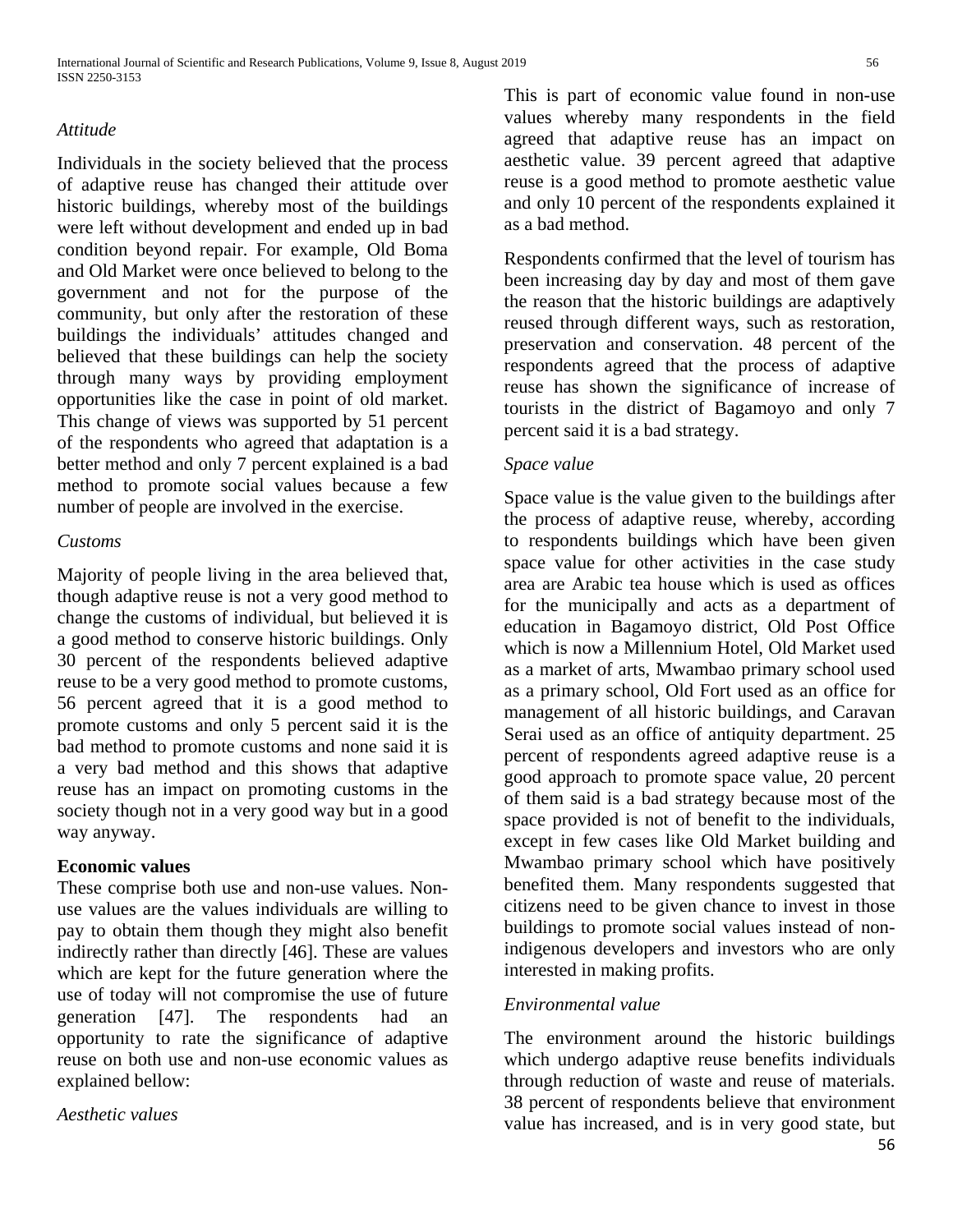26 percent of them said adaptive reuse doesn't promote environment value. The case in point is of people working in Old Market building who explained that the environments are in very bad condition, because of absence of social services like toilets in the place and very poor infrastructure. Likewise, the environment condition around Old Boma is very poor because the building has been put at risk through neglect for a long time without any improvement.

## *Recreation purpose (non-use value)*

The recreation purpose is one of the non-use values, whereby individuals are willing to pay to enjoy the view and visiting these historic buildings after adaptive reuse. Many respondents explained that they are mostly interested to visit these historic buildings after adaptive reuse. 43 percent of the respondents expressed their attraction to adaptive re-use of historic buildings like the Old Boma which is under renovation and once finished it will be the best building in Bagamoyo and majority will be attracted to visit it.

## *Income level*

Appropriate adaptive reuse of historic building can result in generation of income. However 33 percent of the respondents believe that adaptive reuse is a very bad method in promoting income level because most of the buildings that undergo adaptive reuse do not save the individuals in the society, but rather benefit the developers and investors, together with the government. Only 32 percent of the respondents believe it's the very good method to increase their income.

## **Cultural values**

These are values which are passed from one generation to another generation and are preserved and kept in the society; these are explained below.

## *Symbolic value*

Many historic buildings in Bagamoyo feature a variety of symbols mostly displayed in various

forms of carving on doors and windows representing the skills and wisdom of the traditional craftsmen. Many respondents in the region of 41 percent believe that the adaptive reuse is the very good method to protect these symbols and only 7 percent of the respondents say it's the bad strategy. A particular building cited by many respondents is Caravan Serai which is meticulously conserved with historic symbols that remain as the legacy and history of the slave trade.

## *Historic legacy value (option value)*

Adaptive reuse of historic buildings can help buildings create a distinct historic legacy, identity and character. Many respondents in Bagamoyo believe that if the historic buildings are kept in good condition they will remain a legacy to the coming generation and will be remainders of different stages of life experience they have passed through. 41 percent of the respondents believed adaptive reuse is the best strategy to promote historic legacy value and only 5 percent of the respondents believe that it is the bad strategy.

## *Intergeneration value*

52 percent of the respondents explained that adaptive reuse is a good method, but is not a very good method because they believe that the buildings will continue to decay and in the future there will be no building left. Only 3 percent of respondents said adaptive reuse is not a good method to preserve the value.

## *Architectural value*

Architectural value refers to the look, feel and functionality of the design of the building. 42% of the respondents agreed that adaptive reuse is the very good and good method to promote architectural design, style and material and none of the respondents said it is the bad process and this is due to the reason that historic buildings have remained for so long in the way they were left by the colonies in terms of design, style and material.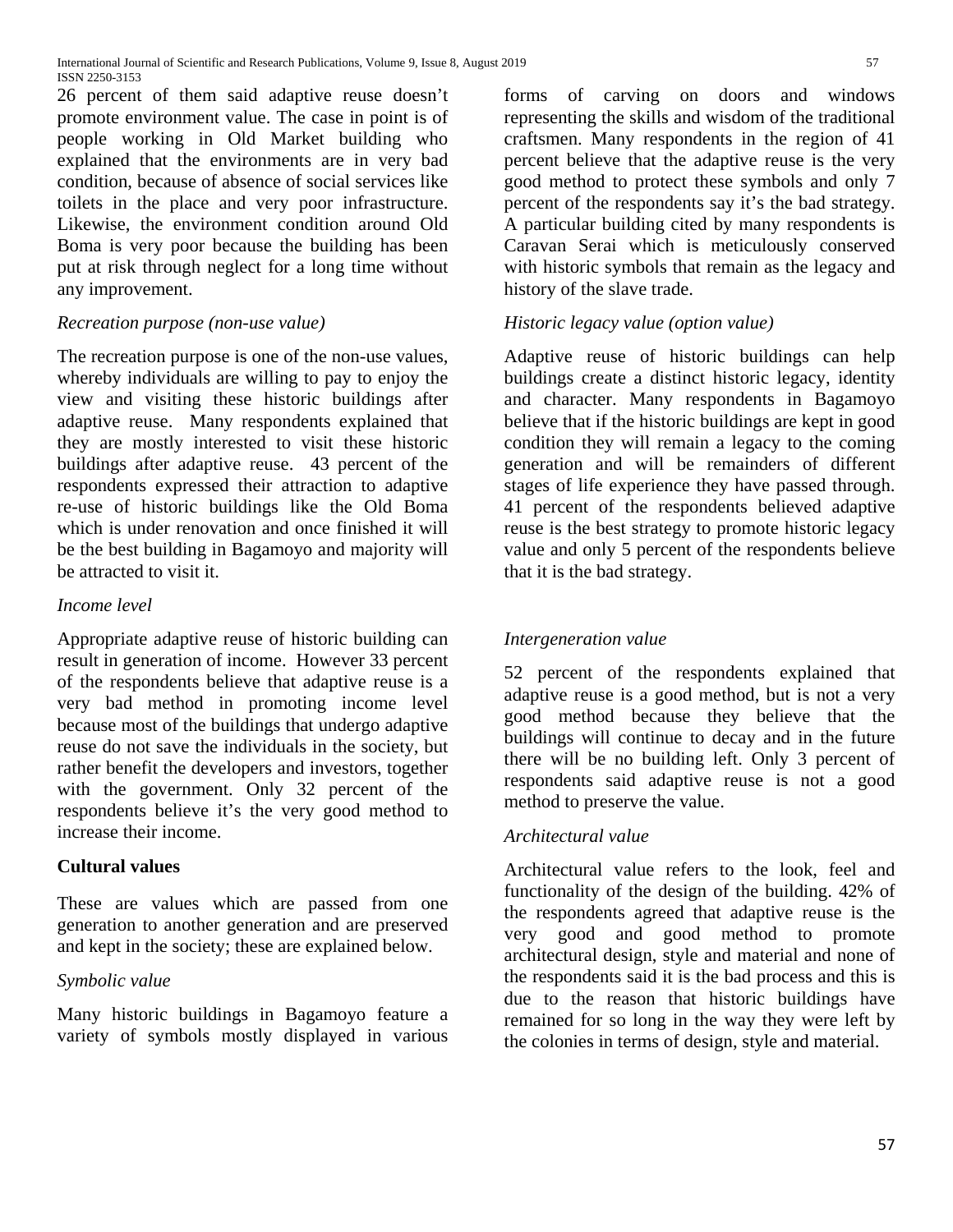|  | Table 5. Summary of significance of Adaptive reuse of historic buildings on values. |  |
|--|-------------------------------------------------------------------------------------|--|

| <b>VALUES</b>             | <b>TOTAL</b> | <b>Very</b><br>$Good(\% )$ | Good<br>(%) | <b>Normal</b><br>(%) | <b>Bad</b><br>(%) | <b>Very</b><br><b>Bad</b><br>(%) | <b>TOTAL</b> | <b>Total</b><br>Weight<br><b>Score</b> | <b>Relative</b><br>Importance<br>Index(RII) | Rank           |
|---------------------------|--------------|----------------------------|-------------|----------------------|-------------------|----------------------------------|--------------|----------------------------------------|---------------------------------------------|----------------|
| Attitude                  | 59           | 51% (30)                   | 10%<br>(6)  | 25%<br>(15)          | 7%<br>(4)         | 7%<br>(4)                        | 100%         | 235                                    | 0.7966                                      | 6              |
| Customs                   | 61           | 30% (18)                   | 56%<br>(34) | 10%<br>(6)           | 5%<br>(3)         | 0%<br>(0)                        | 100%         | 250                                    | 0.8197                                      | 3              |
| Social interaction        | 61           | 49% (30)                   | 20%<br>(12) | 16%<br>(10)          | 8%<br>(5)         | 7%<br>(4)                        | 100%         | 242                                    | 0.7934                                      | $\tau$         |
| Aesthetic value           | 61           | 11%<br>(7)                 | 39%<br>(24) | 39%<br>(24)          | 10%<br>(6)        | 0%<br>(0)                        | 100%         | 215                                    | 0.7049                                      | 11             |
| <b>Tourist Attraction</b> | 61           | 48%<br>(29)                | 33%<br>(20) | 11%<br>(7)           | 2%<br>(1)         | 7%<br>(4)                        | 100%         | 252                                    | 0.8262                                      | $\overline{2}$ |
| Space value               | 61           | 23% (14)                   | 25%<br>(15) | 20%<br>(12)          | 13%<br>(8)        | 20%<br>(12)                      | 100%         | 194                                    | 0.6361                                      | 14             |
| Uniqueness value          | 61           | 11%<br>(7)                 | 57%<br>(35) | 31%<br>(19)          | 0%<br>(0)         | 0%<br>(0)                        | 100%         | 232                                    | 0.7607                                      | 10             |
| Environmental<br>value    | 61           | 38%<br>(23)                | 13%<br>(8)  | 16%<br>(10)          | 7%<br>(4)         | 26%<br>(16)                      | 100%         | 201                                    | 0.6590                                      | 12             |
| Recreation purpose        | 61           | 43%<br>(26)                | 33%<br>(20) | 11%<br>(7)           | 7%<br>(4)         | 7%<br>(4)                        | 100%         | 243                                    | 0.7967                                      | 5              |
| Symbolic value            | 61           | 41%<br>(25)                | 26%<br>(16) | 25%<br>(15)          | 2%<br>(1)         | 7%<br>(4)                        | 100%         | 240                                    | 0.7869                                      | 8              |
| Historic legacy           | 61           | 41%<br>(25)                | 30%<br>(18) | 15%<br>(9)           | 10%<br>(6)        | 5%<br>(3)                        | 100%         | 239                                    | 0.7836                                      | 9              |
| Intergeneration<br>value  | 60           | 30%<br>(18)                | 52%<br>(31) | 10%<br>(6)           | 5%<br>(3)         | 3%<br>(2)                        | 100%         | 240                                    | 0.8000                                      | 4              |
| Income level              | 60           | 32%<br>(19)                | 23%<br>(14) | 12%<br>(7)           | 0%<br>(0)         | 33%<br>(20)                      | 100%         | 192                                    | 0.6400                                      | 13             |
| Architectural value       | 59           | 42%<br>(25)                | 42%<br>(25) | 8%<br>(5)            | 7%<br>(4)         | 0%<br>(0)                        | 100%         | 248                                    | 0.8407                                      | 1              |

#### **VII. CONCLUSION**

This explanatory study has managed to reveal valuable findings that are important to the key players of adaptive reuse which are investors and developers with more values to consider during making decision about adaptive reuse of historic buildings and how individuals in the society respond to the changes. The study finds that, if done properly, adaptive reuse of historic buildings can have a significant positive impact on the economic socio-cultural, and economic, values. The values which are mostly important to the individual about adaptive reuse are those that they help to promote social interaction among the society, change attitude, improve lifestyle, increase tourism attraction, increase aesthetic values as well as

architectural values. The adaptive reuse of historic buildings, however, requires a fundamental shift in how people in the local communities are tacitly involved in creative acts of adaptation.

#### **VIII. REFERENCES**

- [1] RICS, 2009. *Historic building conservation.* UK: The Royal Institution of Chartered Surveyors.
- [2] Latham, D., 2000. Creative Re-Use:Working with the Building. *Journal of Architectural Conservation,*  5(2), pp. 7-23
- [3] Ball, R., 1999. Developers, regeneration and sustainability issues in the reuse of Vacant buildings. *Building Research and Information,* pp. 140-148.
- [4] Kohlear, N. & Hassler, U., 2002. The Building stock as a Research Asset. *Building Research and Information,* 30(4), pp. 226-236.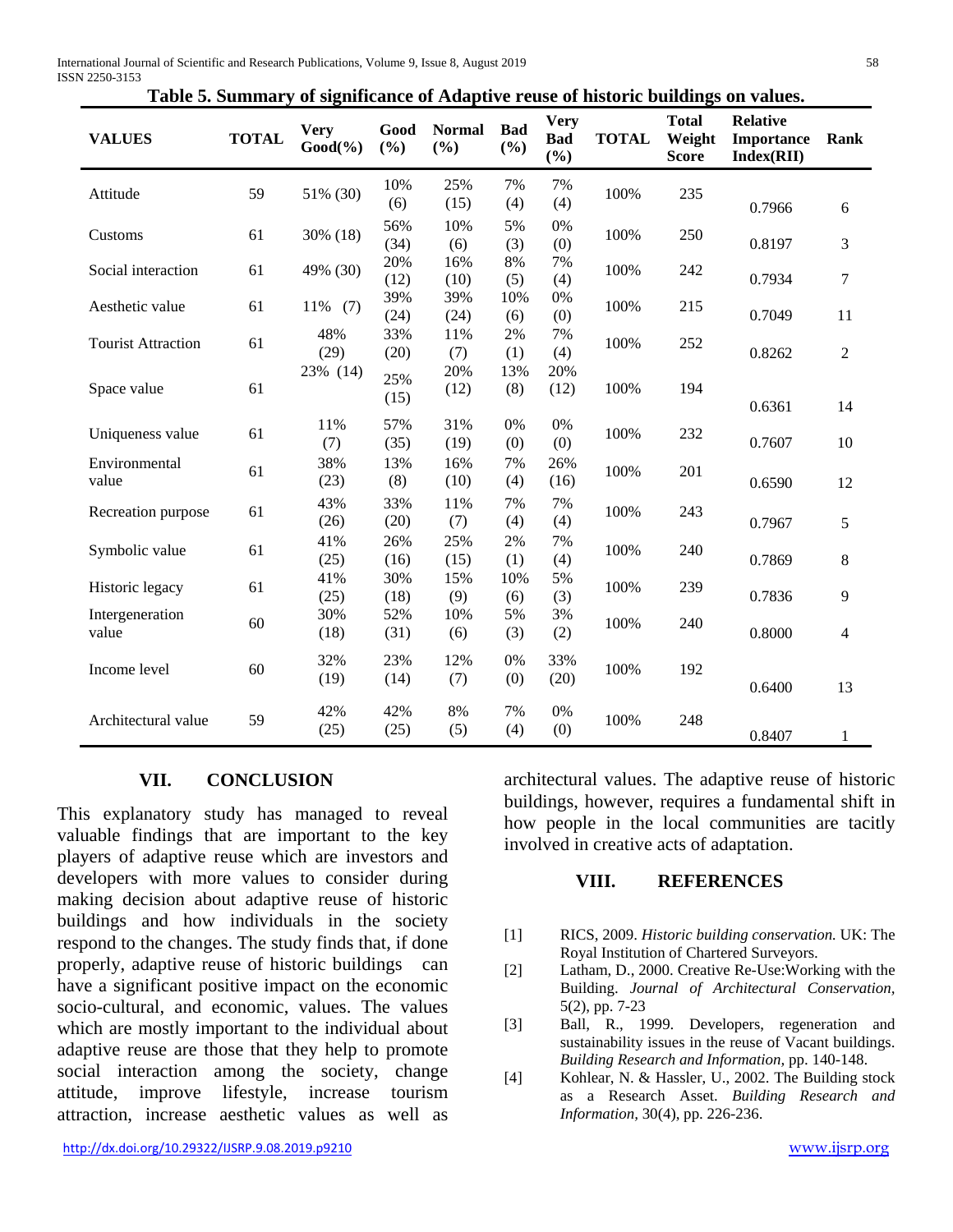- [5] Douglas, J., 2006. *Building Adoptation.* UK: Oxford, Elsevier Ltd
- [6] Bullen, P A (2004) Sustainable adaptive reuse of the existing building stock in Western Australia. In: Khosrowshahi, F (Ed.), *20th Annual ARCOM Conference*, 1-3 September 2004, Heriot Watt University. Association of Researchers in Construction Management, Vol. 2, 1387-97.
- [7] Carassus, J., 2004. *The Construction Sector System: An International Framework,* Netherlands: International Council for Research and Innovation in Building and Construction CIB
- [8] Bullen, P. A. & Love, P. E. D., 2011. Adaptive reuse of Heritage buildings. *Article in structural Survey,*  29(5), pp. 411-421.
- [9] Bullen, P. A. & Love, P. E., 2010. The rhetoric of adoptive reuse or reality of demolition: Views from the field. *Cities,* 27(4), pp. 215-224.
- [10] Perris, C. (2013). A "sustainable" adaptive reuse of old buildings to implement Social Housing. *Scientific Conference 2013*,
- [11] Shipley, R., Steve, U. & Parsons, M., 2006. Does Adaptive Reuse Pay? A Study of the Business of Building Renovation in Ontario, Canada. *International Journal of Heritage Studies ,* pp. 505- 520
- [12] Lucian, C., 2014. Engineering Properties of Building Materials In Historic Buildings in Bagamoyo (Tanzania). *International Journal of Engineering and Innovative technology ( IJEIT),* p. 15.
- [13] Lucian, C., 2010. Conservation and Maintainance of the Old Boma Building in Bagamoyo. *Conservation and Management of Historic Buildings,* pp. 1-16
- [14] Lucian, C. & Samwel, A., 2013. Tracing Sources of indigenous Knowledge on Building elements of Historic Structural. *International Journal for Management Science and Technology (IJMST),* pp. 1-13
- [15] Bullen, P. A., 2007. Adaptive reuse and sustainability of commercial buildings. *Emerald Insight,* 25(1/2), pp. 20-31.
- [16] Dyson, K., Matthews, J. & Love, P. E., 2016. Critical success factors of adapting heritage buildings: an exploratory study. *Built Environment Project and Asset Management ,* 6(1), pp. 44-57
- [17] Wilkinson, S.Reed, R., and Kimberley, J. (2009). "Using building adaptive reuse to deliver sustainability in Australia". Structural Survey, 27(1), pp. 46-61
- [18] Nasser, N., 2003. Planning for urban heritage places: reconciling conservation, tourism, and sustainable development. *Journal of Planning Literature,* 17(4), pp. 467-479.
- [19] Langston, C., Wong, F., Hui, E. & Shen, L., 2008. Strategic assessment of building adaptive reuse opportunities in Hong Kong. *Building and Environment,* 43(10), pp. 1709-1718
- [20] Wood, B. & Muncaster, M., 2012. Adapting from glorious past to uncertain future. *Structural Survey,*  30(3), pp. 219-231.
- [21] Thaler, M., 2012. Adaptive reuse of historic buildings makes economic sense. *Albany Business Review*
- [22] Bullen, P. & Love, P., 2011 a. A new future for the past: A model for adaptive reuse decision-making. *Built Environment Project and Asset Management,*  1(1), pp. 32-44.
- [23] Bromley, R., Tallon, A. & Thomas, C., 2005. City centre regenerations through residential development: Contributing to Sustainability. *Urban Studies,* 42(13), pp. 407-427
- [24] Holyvake, K. & Watt, D., 2002. The sustainable reuse of historic urban Industrial buildings: Interm result and discussion.
- [25] Department of the Environment and Heritage, 2004. *Adaptive Reuse:Preserving our past, building our future.* Australia: Commonwealth of Australia
- [26] Stubbs, Michael, 2004. "Heritage-Sustainability: Developing a Methodology for the Sustainable Appraisal of the Historic Environment." Planning, Practice and Research 19:3, pp. 285-305
- [27] Cooper, I. (2001). "Post-occupancy evaluation-where are you"? Building Research and Information, 29(2), pp.158-163
- [28] Hamer, D., 2000. Learning from past: Historic districts and the new urbanism in the United states. *Planning Perspectives,* 15(2), pp. 107-122.
- [29] Conejos, S., Langston, C. and Smith, J. (2011) "Improving the implementation of adaptive reuse strategies for historic buildings" Le Vie dei Mercanti S.A.V.E. HERITAGE: *Safeguard of Architectural, Visual, Environmental Heritage*. Naples, Italy
- [30] Kigadye, F. S., 2011. Adaptive Reuse of Historic Building and Community Development. *ICOMOS,*  pp. 412-414
- [31] Feilden, M. F., 2008. *Conservation of Historic buildings,.* 3rd ed. s.l.: Elservier Ltd .
- [32] Rypkema, D. 1992. Rethinking economic values, In: A.J. Lee. ed. Past Meets Future: *Saving America's Historic Environment*, Washington: National Trust for Historic Preservation/The Preservation Press, pp. 205-212
- [33] Rypkema, D. 2008. Heritage conservation and the local economy. *Global urban development*, Vol. 4, No. 1, pp. 1-8
- [34] Tiesdell, S., Oc, T. & Heath, T., 1996. *Revitalizing Historic buildings.* London: Butterworth and Co. Ltd
- [35] Romero, A. m., 2004. The positive externalities of historic district designation. *The park Place economist,* Volume XII
- [36] Ahmad, G.A. (2009). Urban Conservation in Malaysia, Safeguarding Cultural Heritage.<br>Available at www.hbp.usm.my/conservation *Available at www.hbp.usm.my/conservation Accessed on 15th May, 2018*.